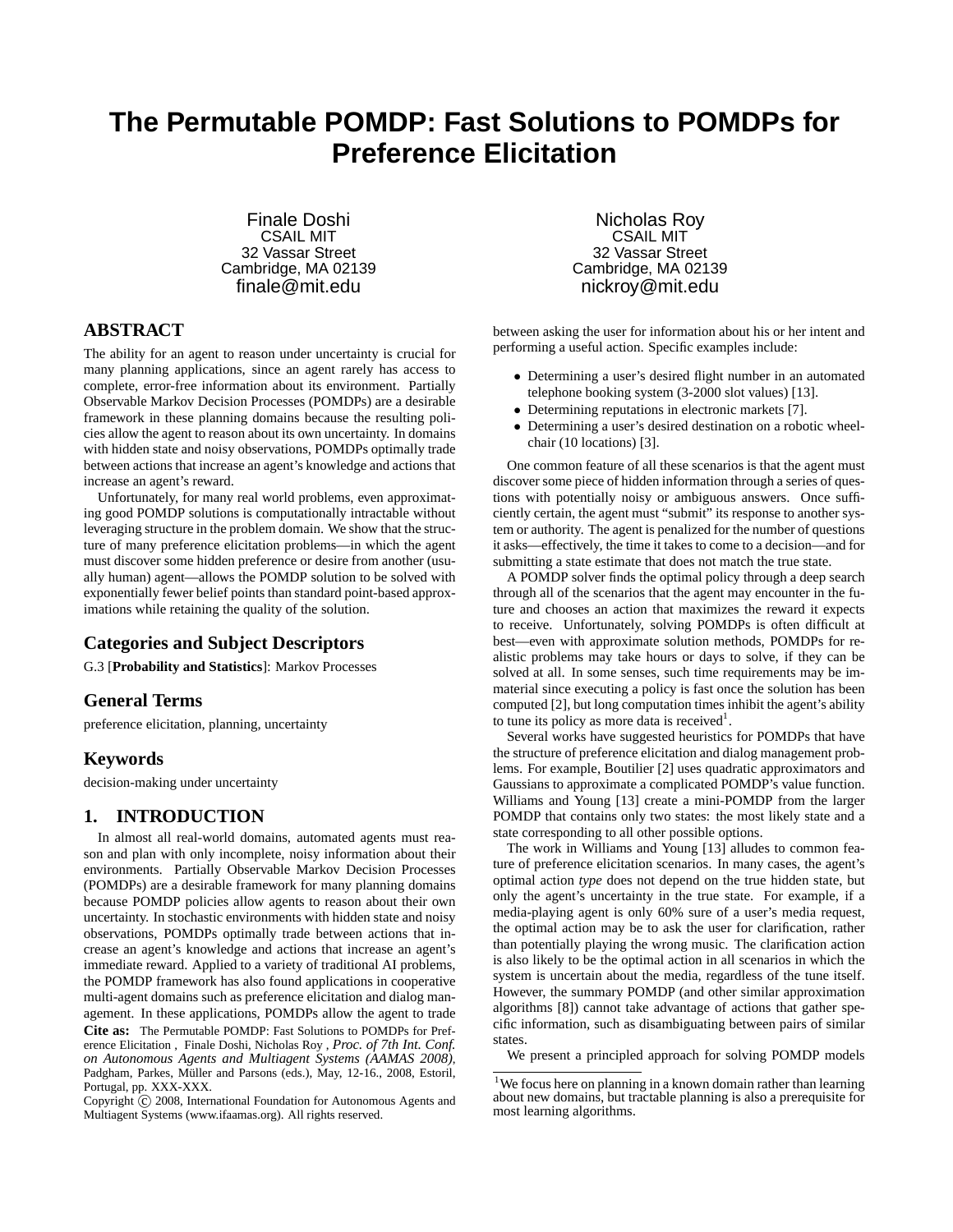that have the structure typically found in preference elicitation problems. Our approach depends crucially on the fact that for certain POMDP structures, the agent's optimal action *type* depends only on its uncertainty over states and not about which particular states the agent is confused. For example, it may not matter that the confusion is between "play CD" and "play TV" or between "make a coffee" and "make a copy"; the optimal action may be to try confirming the more likely request with the user. Under these conditions, we can modify existing solution algorithms for computing the policy without adding approximation error. We formalize these conditions in the "Permutable POMDP" and show that near-optimal point-based value function approximations to the permutable POMDP can be calculated using exponentially fewer belief points than standard POMDPs.

We detail the POMDP model and point-based approximate solution techniques in Section 2. Section 3 describes the specialized structure present in many preference elicitation POMDPs. We formalize that structure and its implications to solve for the agent's optimal policy in Section 4. Section 5 presents our results on a variety of problems. We present our conclusions in Section 6.

### **2. POMDP OVERVIEW**

In this section, we provide background on the POMDP model and the point-based solution techniques that we will optimize in Section 4. A POMDP consists of the n-tuple  $\{S, A, O, T, \Omega, R, \gamma\}.$ S, A, and O are sets of states, actions, and observations. In the preference elicitation context, the states represent a property that is hidden from the agent. The observations are noisy measurements of this property—either from instruments or queries to the user. For example, in the dialog management setting, observations may correspond to noisy outputs from a voice recognition system. Actions include queries to gather information and a final action to submit the most likely state estimate to another system. We require that the state, action, and observation sets are discrete and finite.

The remaining components of the POMDP tuple describe how the world behaves. The transition function  $T(s'|s, a)$  gives the probability  $P(s'|s, a)$  of transitioning from state s to s' if taking action a. The observation function  $\Omega(o|s, a)$  gives the probability  $P(o|s, a)$  of seeing observation o from state s after taking action a. The reward  $R(s, a)$  specifies the immediate reward for taking action a in state s. The reward function allows the system designer to specify what the "right" actions are in different states and the relatively penalties for information gathering actions. Finally, the discount factor  $\gamma \in [0, 1]$  weighs how much the agent values future rewards to current rewards.

Since the POMDP state is hidden, the agent cannot choose its actions based on knowing the true state. Instead, the agent must base its actions on the sequence of interactions that it has had with the user. Keeping an entire history of interactions can get quite cumbersome, but fortunately, a distribution over possible user states known as a belief—is a sufficient statistic for the history. Suppose that the agent takes action  $\alpha$  while in belief  $\beta$  and observes  $\alpha$  as a result. It can then update its belief using Bayes rule:

$$
b_n(s) = \eta \Omega(o|s',a) \sum_{s \in S} T(s'|s,a) b_{n-1}(s)
$$
 (1)

where  $\eta$  is the normalizing constant  $\Omega(o|b, a)$ . The agent's goal is to find a policy mapping the set of beliefs  $B$  to actions  $A$  to maximize the expected reward  $E[\sum_{n} \gamma^{n} R(s_n, a_n)].$ 

We use a value function to represent our policy. Let the value function  $V_\pi(b)$  represent the expected reward if we start with belief b and act according to policy  $\pi$ . The optimal value function is known to be piecewise-linear and convex  $[11]$ , so we represent  $V$ with the vectors  $\Gamma = {\alpha_i}$ ;  $V(b) = \max_i(\alpha_i \cdot b)$ . The optimal value function is unique and satisfies the Bellman equation:

$$
V(b) = \max_{a \in A} Q(b, a),
$$
  
\n
$$
Q(b, a) = R(b, a) + \gamma \sum_{b' \in B} T(b'|b, a) V(b'),
$$
  
\n
$$
= R(b, a) + \gamma \sum_{o \in O} \Omega(o|b, a) V(bao),
$$
\n(2)

where  $Q(b, a)$  represents the expected reward for starting in belief  $b$ , performing action  $a$ , and then acting optimally. The last line follows if we note that there are only  $|O|$  beliefs that we can transition to after taking action  $\alpha$  in belief  $\delta$  (one for to each observation). The belief  $b_a^o$  is the belief that results from taking action  $a$  and observing o from belief b (equation 1);  $\Omega(o|b, a)$  is the probability of observation *o* after taking action *a* in belief  $b \left( \sum_{s \in S} \Omega(o|s, a) b(s) \right)$ .

The Bellman equation may be solved iteratively. Suppose that we have a representation of the value function as a collection of vectors  $\Gamma_n = {\alpha_i}$ . First, we generate intermediate sets  $\Gamma^{a,*}$  and  $\Gamma^{a,o}$  for all action, observation pairs:

$$
\Gamma^{a,*} = {\alpha | \alpha(s) = R(s,a) }
$$
\n(3)

$$
\Gamma^{a,o} = \{ \alpha | \alpha(s) = \gamma \sum_{s' \in S} T(s'|s,a) \Omega(o|s',a) \alpha'(s') \}, \ \forall \alpha' \in \Gamma_n \ (4)
$$

Next, we generate the set of Q-functions  $\Gamma^a$  which is a cross sum that includes a vector from  $\Gamma^{a,*}$  a vector from  $\Gamma^{a,o}$  for each observation o:

$$
\Gamma^a = \Gamma^{a,*} \oplus \Gamma^{a,o_1} \oplus \Gamma^{a,o_2} \dots \tag{5}
$$

Finally, the new value function is the union of all the Q-functions:

$$
\Gamma_{n+1} = \bigcup_{a \in A} \Gamma^a \tag{6}
$$

Each iteration, or *backup*, brings the value function closer to its optimal value [4]. Once the value function has been computed, it is used to choose actions. After each observation, we update the belief using equation 1 and then choose the next action using  $\arg \max_{a \in A} Q(b, a)$  with  $Q(b, a)$  given in equation 2.

The cross sum in the exact solution can cause the number of  $\alpha$ -vectors to grow exponentially in each backup iteration. The optimal solution may consist of an infinite number of  $\alpha$ -vectors, so even if we prune away  $\alpha$ -vectors completely dominated by other  $\alpha$ -vectors, we cannot prevent the computation of an ever-growing number of cross sums as the number of backups increases.

Several algorithms sidestep the issue of an exponentially increasing number of  $\alpha$ -vectors by backing up the value function only at select beliefs [6, 12, 10, 9]. Each belief can have only one associated  $\alpha$ -vector, so the the size of the value function is capped by the number of beliefs that we wish to consider. We will describe our approach in the context of PBVI [6] because it is one of the simplest point-based POMDP approximations; however, we stress that our approach—which can be thought of as exponentially reducing the size of the belief space—can be applied to any point-based value function approximation technique.

When using a point-based approach, the  $\Gamma^{a,*}$  and  $\Gamma^{a,o}$  sets are computed as before, but we only compute the Q-function for each belief in our belief set:

$$
\Gamma_b^a = \Gamma^{a,*} + \sum_{o \in O} \arg \max_{\alpha \in \Gamma^{a,o}} (\alpha \cdot b)
$$
 (7)

Finally, we retain only the members of the  $\Gamma_b^a$  set that are maximal for some belief in our set:

$$
\Gamma_{n+1} = \arg \max_{\Gamma_b^a, \forall a \in A} (\Gamma_b^a \cdot b), \forall b \in B.
$$
 (8)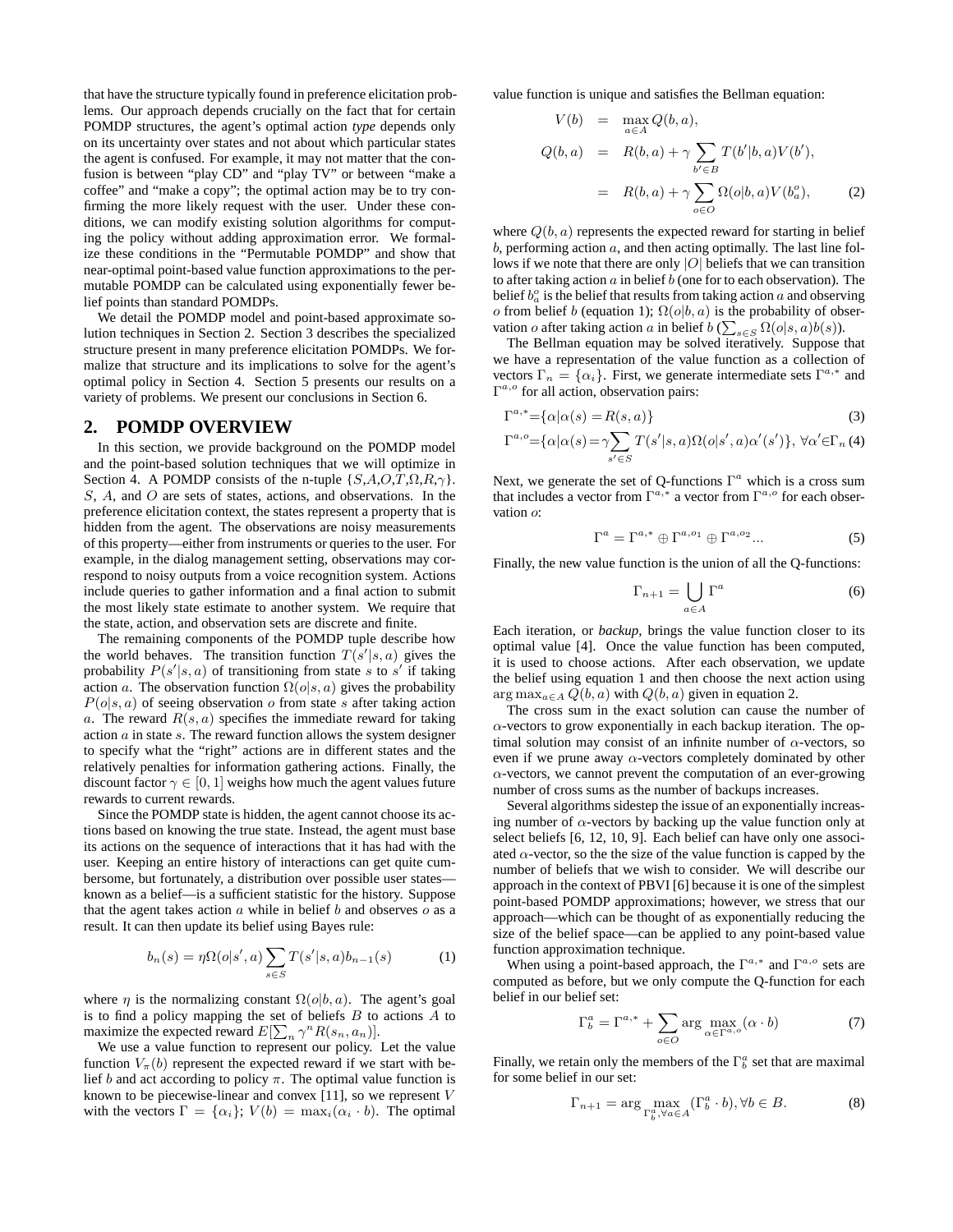For later comparison, Table 1 summarizes the point-based value iteration algorithm [6]. The quality of point-based approximations often depends on whether certain supporting beliefs are present in the belief set or depend on how densely we sample beliefs from the space of reachable beliefs. In some problems, we may be able to represent near-optimal policies with only a few supporting belief points. However, if we need a high quality approximation, or if the problem simply has a large number of states, actions, and observations, we may require a large number of belief points to find an adequate approximation. In these situations, even a point-based approximation may be computationally intractable.

#### **Table 1: Point-Based Value Iteration.**

- 1. Sample a set of initial beliefs.
- 2. Begin point-based value iteration loop:
	- Compute  $\Gamma^{a,*}$  and  $\Gamma^{a,o}$  sets (equation 4).
	- Compute  $\Gamma_b^a$  sets (equation 7).
	- Compute new value function (equation 8).
	- Add beliefs to the belief set (based on various heuristics or information criteria).

# **3. PREFERENCE ELICITATION POMDPS**

In the context of preference elicitation—which we interpret broadly to mean identifying a user's preference, intent, or command— POMDPs tend to have a very specific structure. The hidden state often represents some property, such as a desired destination or product, that does not change during the course of the interaction. The agent's goal is to discover this hidden state and submit it to another system that will satisfy the user's desire ([13], [3]).

In many cases, it may be reasonable to assume that the rewards associated with the agent's actions depend only on whether the agent acts correctly with respect to the user's desire and not on the particular desire itself. For example, if the user wants the agent to start to play some media, it may not matter if the true task is to start the TV or play a CD; the user will be happy as long as the agent starts the correct system. Likewise, it may be reasonable to assume that the user will be just as upset if the agent starts the TV instead of the CD as if the agent plays a CD instead of the TV.

Similarly, certain symmetries may also exist in the observational model. We assume that there exists some system that converts user input—be it text, voice, or visual—into a prediction of what the user desires and a confidence score. A reasonable model for such a recognition system is that the agent is most likely to receive an output that matches the user's true desire: for example, if the user wants to hear some music, then the recognition system is most likely to output an indicator for "CD" We can simplify further and assume that neither (1) hearing any other goal by mistake nor (2) the quality of the recognition depends on the goal state.

Next, we will show that if the preference elicitation POMDP has, or can be reasonably approximated to have, the qualities described above, then its solution can be computed with exponentially fewer supporting belief points without any loss in the quality of the pointbased value approximation.

## **4. THE PERMUTABLE POMDP**

The core concept exploited by the Permutable POMDP is that preference elicitation states are often symmetric with regard to the transition, reward, and observation functions, and therefore interchangeable with regard to the policy. This symmetry implies that the POMDP model is "flat": the correct type of action depends not on the particular states in question, but only on the distribution over the states. For example, if the dialog manager's goal is to determine what media to play, then the optimal policy might be to ask for clarification if unsure—regardless of what media is in question—but submit the most likely location to the media player if that request is sufficiently more likely than any other. This flatness assumption is clearly a simplification, since in reality some requests may be harder to recognize than others, and some pairs of requests may be more likely to be confused with each other than other pairs. The user may also be more forgiving of mistakes in some situations than others. However, since the optimal policy is often fairly robust to small model variations, the symmetric model may be a reasonable approximation in many real-world situations.

The key insight of our algorithm is that in a permutable POMDP, if some vector  $\alpha$  is part of the value function, then all permutations of  $\alpha$  must also be part of the value function. This insight follows from the observation that only the distribution over states—and not the particular state—matters when choosing an action. If a particular  $\alpha$ -vector optimizes the value function for a particular belief, then a permutation of that  $\alpha$ -vector will optimize the value function for a permutation of that belief. We will therefore realize considerable computational savings by representing (and backing up) only one permutation of each  $\alpha$ -vector.

To define the notion of a "permutation", recall that in order to express the value function and beliefs as vectors, an explicit ordering on the state space  $S$  always required: that is, some state is the first field in the vector, some other state is the second field in the vector, etc. Given an explicit ordering on the state space  $S$ , we define a permutation operator  $\pi$ ,  $\pi$  :  $s \rightarrow s'$ , that maps one ordering of states to another. This permutation may be applied to the order of probabilities in a belief  $b(s) \to b_\pi = b(\pi(s))$  or the values in an  $\alpha$ -vector  $\alpha(s) \to \alpha_{\pi} = \alpha(\pi(s))$ .

In general, we cannot blindly re-order states and expect the policy to be unchanged. However, if the reward, action and observation spaces have certain properties, then the policy is in fact invariant to permutations, that is,  $V(b(s)) = V(b(\pi(s)))\forall \pi, b$ . For example, suppose that the action  $a$  "Start TV" has reward  $r$  if the user's desire is  $s_1$ , watch TV. If we now re-order the states such that s ′ <sup>1</sup> corresponds to hear music, then we require there be some other action  $a'$  (in this case, "Start CD") with the same reward r. Similarly, if the observation "thank-you" is most likely to be seen given  $(s_1, a)$ , then it should also be the most likely observation given  $(s_1)$  $(a')$ .

Intuitively, we can see that the preference elicitation model from section 3 has the necessary symmetries; we now formally define a broader set of sufficient conditions for the permutable POMDP. First, let  $\pi_{\pi_s,a}(o)$  to be a permutation on the observations, parameterized by an action  $a$  and a state permutation  $\pi_s$ .

THEOREM 1. *If, for every state permutation*  $\pi_s(s)$  *and action* a, there exists an action  $a_{\pi_s}$  and observation permutation  $\pi_{\pi_s,a}(o)$ *such that*

- $R(s, a) = R(\pi_s(s), a_{\pi_s})$
- $\Omega(o|s, a) = \Omega(\pi_{\pi_s,a}(o)|\pi_s(s), a_{\pi_s})$
- $T(s'|s, a) = T(\pi_s(s')|\pi_s(s), a_{\pi_s}),$

*then for every vector*  $\alpha$  *in the value function, all permutations of*  $\alpha$ *are also part of the value function.*<sup>2</sup>

PROOF. Recall that for the exact POMDP solution, the value function is the union over actions of the  $\alpha$  vectors in  $\Gamma^a$ . Given a

 $2$ We note that while similar, the requirements for the action classes developed here are more restrictive than in first-order MDPs[1].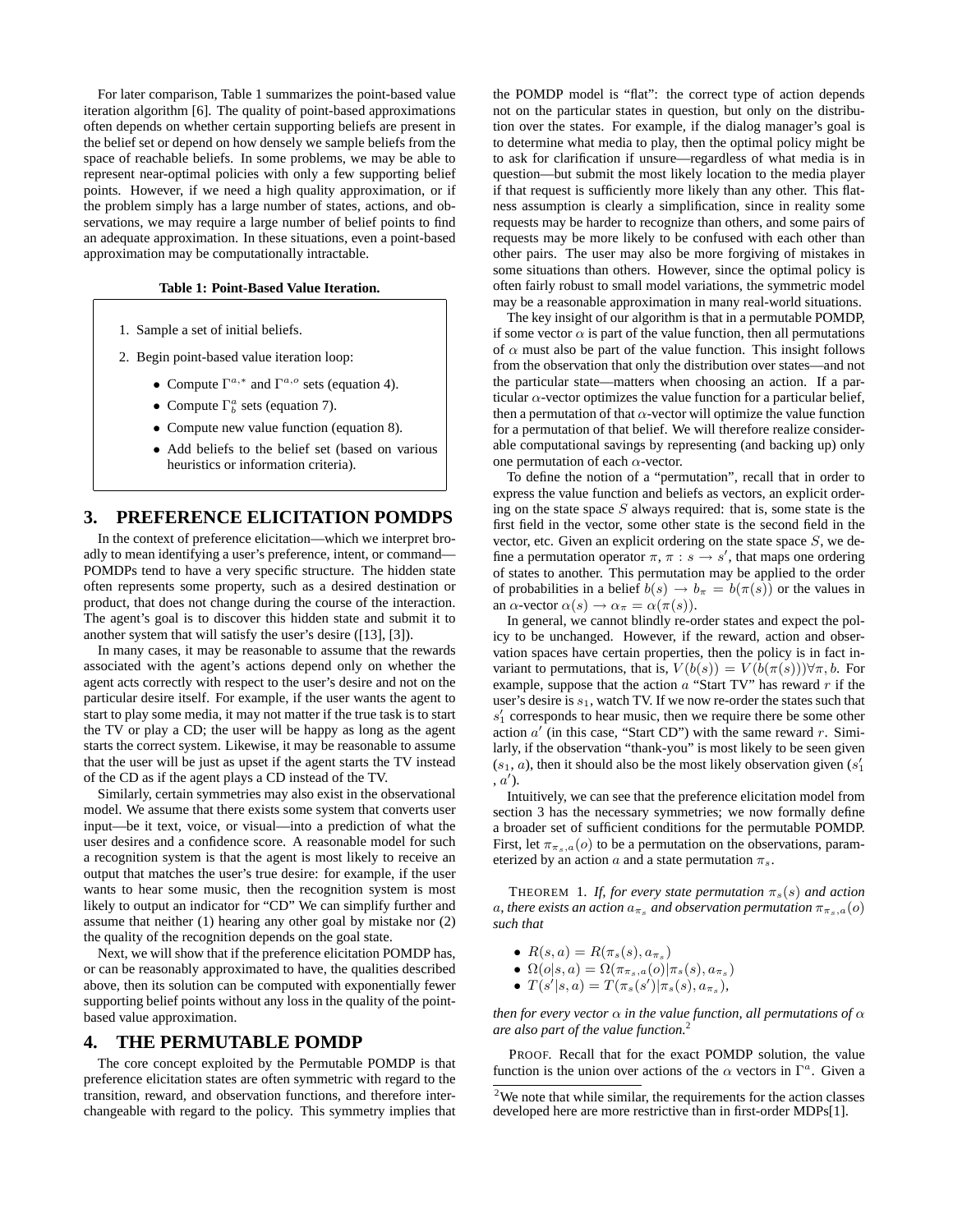set of vectors  $\Gamma_{i-1}$ , each vector in the new set  $\Gamma_i^a$  is equal to

$$
\alpha_i(s) = R(s, a) + \gamma T(\cdot | s, a) [\sum_{o \in O} \Omega(o|s, a) \alpha_{i-1, o}] \tag{9}
$$

for some set of vectors  $\alpha_{i-1}$  from  $\Gamma_{i-1}$ . (Indeed,  $\Gamma_i^a$  consists of all vectors  $\alpha_i$  that can be produced by various combinations of vectors from the value function, given action  $a$ .)

If we apply our sufficient conditions above to equation 9, it follows that

$$
\alpha_i(\pi_s(s)) = R(\pi_s(s), a_{\pi_s}) + \gamma T(\cdot | \pi_s(s), a_{\pi_s}) \cdot (10)
$$

$$
[\sum_{o \in O} \Omega(\pi_{\pi_s, a}(o_1) | \pi_s(s), a_{\pi_s}) \alpha_{i-1, o}]
$$

for a given state permutation  $\pi_s(s)$ . Since our conditions must be true for every state permutation, it follows that if  $\alpha$  is part of the value function, then all permutations of  $\alpha$  are also part of the value function.  $\Box$ 

We can now formally demonstrate how the preference elicitation POMDP from section 3 satisfies the considtions above. First, consider a single "general query" action,  $a_q$ , e.g., "How can I help you?". In this case, let  $a_q = a_{\pi_s}$  for all  $\pi$ . The cost of asking a general query usually does not depend on the user's desire, so  $R(s, a_q) = R(\pi_s(s), a_q) = R_{ask}$  satisfies the reward condition of Theorem 1. Furthermore, let there be one observation  $o_q$  that uniquely describes each task (i.e., "Turn on the TV."). If we permute the state, we can also permute  $o_g$  such that  $\pi_{\pi_s,a} = \pi_s$ . We satisfy the observation condition by letting  $\Omega(o_g|s, a)$  equal  $p_1$  if  $o_q = s$  and  $p_2$  if  $o_q \neq s$ ,  $p_1 > p_2$ . Finally, we can satisfy the transition condition by setting  $T(s^{\prime}|s, a) = \delta(s^{\prime} - s)$ , where  $\delta()$ is the Dirac delta function. These conditions essentially say that general queries does not change the user's desire are most likely to result in an input that reflects the desired task.

Secondly, let us consider a "submit" action, in which the dialog system sends a task to the media system. Let the action to submit tune s to the system be  $a<sub>q</sub>(s)$ . We assume that there is one submit action for each task. Then we can let  $R(s, a)$  equal  $r_1$  if  $a = a_q(s)$ , that is, if the agent submits the correct tune, and  $r_2$  otherwise;  $r_1$  >  $r<sub>2</sub>$ . For the observation condition, let there be two observations,  $o<sup>+</sup>$  and  $o<sup>-</sup>$  that represent positive (the agent submitted the action correctly) and negative (the agent submitted an incorrect action) feedback from the user. If  $a = a_g(s)$ , then we expect to get some positive feedback:  $\Omega(o|s, a(s)) = p_3$  if  $o = o^+$  and  $p_4$  otherwise,  $p_3 > p_4$ . If  $a \neq a_q(s)$ , we expect to get some negative feedback:  $\Omega(o|s, a(s)) = p_5$  if  $o = o^-$  and  $p_6$  otherwise,  $p_5 > p_6$ . To satisfy the transition condition, let  $T(s'|s, a)$  be uniform if  $a = a_g(s)$  and the identity otherwise. Finally, for some state permutation  $\pi_s$ , set  $a_{\pi_s} = \pi_s(a)$  and  $\pi_{\pi_s,a}(o) = o$  and note that these settings will ensure the symmetry conditions are met.

We are not restricted to these two classes of actions above. For example, many dialog management systems will have a "confirm" type of action, in which the system will ask a question of the form "Did you want to play a CD?" These actions will have a similar form to the "submit" action. More complex actions, such as those that attempt to disambiguate frequently confused terms (e.g., "Did you want watch TV or play a CD?") are also possible as long as every action  $\alpha$  has, for every permutation  $\pi$ , a corresponding action  $a<sub>\pi</sub>$  satisfying the reward, transition and observation conditions.

### **4.1 Solving the Permutable POMDP**

We now show how to efficiently solve a permutable POMDP. Recall that point-based POMDP solvers generally have two parts: belief set selection and value iteration. We modify the first part with an additional step to reduce the sampled beliefs to a set of representative beliefs. Since any permutation is valid, without loss of generality, let us require the representative belief  $b$  to have values sorted in descending order. We then slightly modify value iteration to ensure that the updated step will behave as if we had the full set of beliefs represented by our small set.

To generate the belief set, either initially or online, one should use any belief sampling or expansion technique [6, 12, 10, 9], sort all the beliefs in the belief set in descending order, and remove similar beliefs (we used an L1 metric, but again, one should choose a similarity measure appropriate for the problem).<sup>3</sup> Regardless of how the beliefs are chosen, the point is that we only need consider one canonical ordering of the values in the belief. Once we have the representative belief set, we are ready to compute the value function. We show below how to adapt the PBVI [6] algorithm to our approach; however, the steps are nearly equivalent for any other point-based approximation.

Recall that the first step in point-based value iteration is computing the  $\Gamma^{a,*}$  and  $\Gamma^{a,o}$  sets as described in equation 4:

$$
\Gamma^{a,*} = {\alpha | \alpha(s) = R(s, a)}
$$
\n
$$
\Gamma^{a,o} = {\alpha | \alpha(s) = \gamma \sum T(s'|s, a) \Omega(o|s', a) \alpha'(s')}, \forall \alpha' \in \Gamma_n(12)
$$
\n(11)

These equations depend only on the previous  $\alpha$ -vectors and are unchanged if we only use our sorted set of belief points. We note that our initial set of  $\alpha$ -vectors  $\Gamma_n$  only contains vectors corresponding to the sorted beliefs in our belief set. The number of  $\alpha$ -vectors is bounded by the number of supporting beliefs, so the sizes of  $\Gamma^{a,*}$ and  $\Gamma^{a,o}$  will be relatively small and fast to compute.

s′∈S

The next step in the standard point-based value iteration algorithm combines the  $\Gamma^{a,*}$  and  $\Gamma^{a,\circ}$  sets into a  $\Gamma_b^a$  set for each belief:

$$
\Gamma_b^a = \Gamma^{a,*} + \sum_{o \in O} \arg \max_{\alpha \in \Gamma^{a,o}} (\alpha \cdot b)
$$
 (13)

We must now recall that if a specific  $\alpha$ -vector is explicitly in  $\Gamma_n$ , all permutations of  $\alpha$  are also in  $\Gamma_n$ . However, the vectors in our  $\Gamma^{a,*}$ and  $\Gamma^{a,o}$  sets were created with only the  $\alpha$ -vectors corresponding to our sorted beliefs. Thus, they represent only a small fraction of the vectors that should be present in the  $\Gamma^{a,*}$  and  $\Gamma^{a,o}$  sets if we had a full representation of  $\Gamma_n$  with all permutations of  $\alpha$ -vectors explicitly represented. We must consider all permutations, implicit and explicit, when choosing the best  $\alpha$ -vectors for each belief.

Since the members of the  $\Gamma^{a,o}$  set are made of linear combinations of  $\alpha$ -vectors in  $\Gamma_n$ , we can apply the observation and transition conditions from Section 4 to argue that if a vector  $\alpha$  is explicitly represented in  $\Gamma^{a,o}$ , then we could have constructed all permutations of  $\alpha$  by using other (not explicitly represented) permutations of vectors in  $\Gamma_n$ . Similarly, from the reward conditions, if a vector r is in the  $\Gamma^{a,*}$  set, all permutations of r will also be in the set. Thus, equation 13 should read:

$$
\Gamma_b^a = \Gamma^{a,*} + \sum_{o \in O} \arg \max_{\alpha \in perm(\Gamma^{a,o})} (\alpha \cdot b), \tag{14}
$$

where  $perm(\Gamma^{a,o})$  is the set containing all permutations of the vectors explicitly represented in  $\Gamma^{a,o}$ .

Equation 14 may at first seem disheartening, because although we have a very small number of supporting belief points, the set  $perm(\Gamma^{a,o})$  is exponentially larger than our small  $\Gamma^{a,o}$  set. However, recall that we are seeking vectors to maximize the dot product

<sup>&</sup>lt;sup>3</sup>Sampling and removing similar beliefs was the slowest part of our approach; depending on the designer's knowledge of the problem, much time could be saved by "seeding" the initial belief set with beliefs that we know will be important, reducing the number of trajectories required to ensure good coverage of the belief space.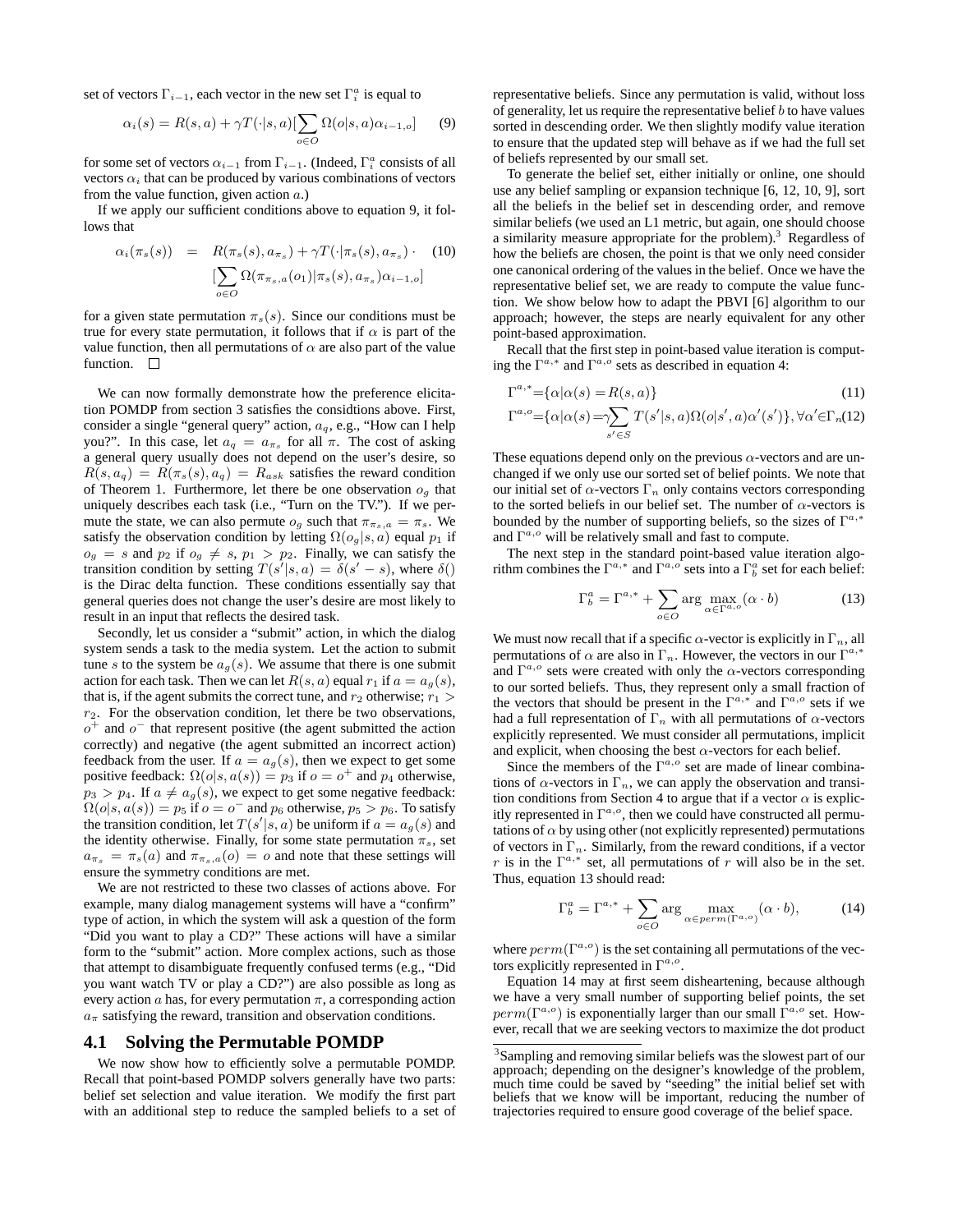**Table 2: Point-Based Value Iteration for Permuted POMDPs.**

- 1. Sample a set of beliefs.
- 2. **Sort beliefs in descending order and remove nearby beliefs.**
- 3. Begin point-based value iteration loop:
	- Compute  $\Gamma^{a,*}$  and  $\Gamma^{a,o}$  sets (equation 4).
	- Sort vectors in  $\Gamma^{a,o}$  sets in descending order.
	- Compute  $\Gamma_b^a$  sets (equation 15).
	- Compute new value function (equation 8).

 $\alpha \cdot b$ , and our sorted beliefs are in descending order. If  $\alpha$  is a member of  $\Gamma^{a,o}$ , the maximally-rewarding permutation of  $\alpha$  is the permutation that sorts in the values of  $\alpha$  in descending order. Thus, we do not need to consider all the permutations of  $\alpha$ , only the "best" permutation that has its values in descending order. Our equation to compute  $\Gamma_b^a$  becomes:

$$
\Gamma_b^a = \Gamma^{a,*} + \sum_{o \in O} \arg \max_{\alpha \in sort(\Gamma^{a,o})} (\alpha \cdot b), \tag{15}
$$

where  $sort(\Gamma^{a,o})$  is a set of the same (small) size as  $\Gamma^{a,o}$  in which each  $\alpha$ -vector has been sorted to have its values in descending order. Sorting the vectors in the  $\Gamma^{a,o}$  set can be done efficiently with available numerical tools.

The final step in the standard point based value iteration algorithm involves retaining only the members of the  $\Gamma_b^a$  set that are maximal for some belief in our set:

$$
\Gamma_{n+1} = \arg \max_{\Gamma_b^a, \forall a \in A} (\Gamma_b^a \cdot b), \forall b \in sort(B). \tag{16}
$$

We produced the best possible vector in the  $\Gamma_b^a$  set by using the sorted  $\alpha$ -vectors from the  $\Gamma^{a,o}$  sets. Thus no more changes are required to the standard algorithm to compute the new value function.

Table 2 summarizes how one should apply point-based value iteration to these special POMDPS; those steps specific to our solution technique are highlighted in bold. The algorithm requires only small changes to an already implemented point-based value iteration scheme, yet the computational benefits are substantial since exponentially fewer belief points are needed.

# **4.2 Using the Permutable POMDP solution**

Given a normal value function  $V$  of vectors  $\Gamma$  and a current belief b, the standard way to determine the next action to take is to find the  $\alpha$ -vector from  $\Gamma$  that maximizes the dot product  $\alpha \cdot b$ . From equation 16, each vector has the action associated with the  $\Gamma_b^a$  from which it came; this action is the best action for the agent to take.

If we use only sorted beliefs to build our value function, then our value function will explicitly only contain sorted  $\alpha$ -vectors (since the sorted permutation of the  $\alpha$ -vectors will be the one that maximizes the dot product  $\alpha \cdot b$ ). Given some arbitrary belief, we cannot simply multiply our current belief with the  $\alpha$  vectors explicitly in our value function—we must identify which permutation of the  $\alpha$ vectors maximizes the expected reward of the belief b. To do so, we permute the belief into the representative belief set, identify the best  $\alpha$ -vector (and corresponding action equivalence class) and then reverse the permutation to identify the true action.

To efficiently choose an action, we first sort our current belief

**Table 3: Action Selection for Permuted POMDPs.**

- 1. Sort current belief b to  $b_s$ ; let  $\pi_s$  be the permutation that takes  $b_s \rightarrow b$ .
- 2. Determine the optimal action  $a_s$  for  $b_s$  using the  $\alpha$ vectors explicitly in  $\Gamma_n$ .
- 3. Perform the action  $a_p$  that corresponds to permutation  $\pi_s$  and action  $a_s$ .

and determine which action would have been appropriate to the sorted version of the belief. Formally, the sort implies that we applied a permutation to sort the current belief in descending order. Let action  $a_s$  be the action with the highest expected value for the sorted belief, and let  $\pi_s$  be the permutation that takes the *sorted* belief to our current belief (note that sorting the current belief is the reverse of  $\pi_s$ ). Recall from our symmetry conditions, for each state permutation  $\pi_s$  and action  $a_s$ , there existed some permuted action  $a_p$  for which the conditions held. Now we have a  $\pi_s$  and an  $a_s$  for our sorted belief; the correct action to take in our current belief is the corresponding  $a_p$ . Table 3 summarizes this procedure.

While the action selection step may at first appear complicated, its application in the simple preference elicitation context is quite intuitive. We use the action associated with the sorted belief to determine what type of action to perform (a general query, a confirmation, or a submission). If the action is of a confirm or submit type, we use the distribution of the current (unsorted) belief to determine what state should be confirmed or submitted. For example, suppose there are two possible tasks, "play CD" and "play TV," and the current belief is (.1, .9). If the value function states for the sorted belief (.9 , .1), the correct action is to confirm that the user wants the music turned on, then we take the action type—confirm—and attach it to the most likely state in our actual belief—the TV—to determine that the correct action to take on our belief is to confirm if the user wants to watch TV.

# **4.3 Extensions to more complex models**

We describe extensions to more complex models.

#### *Filling Multiple Slots.*

In many dialog management scenarios, the goal of the system may be to fill a number of "slots" in a knowledge base. For example, if an agent is managing a user's personal calendar, it may need to discover the intended date and location for a meeting. Slot filling dialogs are also common in automated booking systems [13], in which the agent must determine the caller's origin, desired destination, and travel date. In these cases, the agent usually proceeds by filling one slot at a time; in the personal calendar example, the agent might first determine the date of the user's meeting and then the location. This approach can be shown to be optimal if the agent's actions provide information about only one slot. While not often true—the user might also mention the meeting location when asked for the meeting time—it can be a useful approximation.

The state space in a slot-filling dialog is usually expressed by a vector of factors, such as  $\vec{s} = \{s_d, s_l\}$ , where  $s_d$  might represent a meeting date and  $s_l$  represents a meeting location. If the slots are independent—that is, each action and observation only affects the belief about one slot—and the symmetry conditions hold for each slot, we can get significant computational gains by noting that the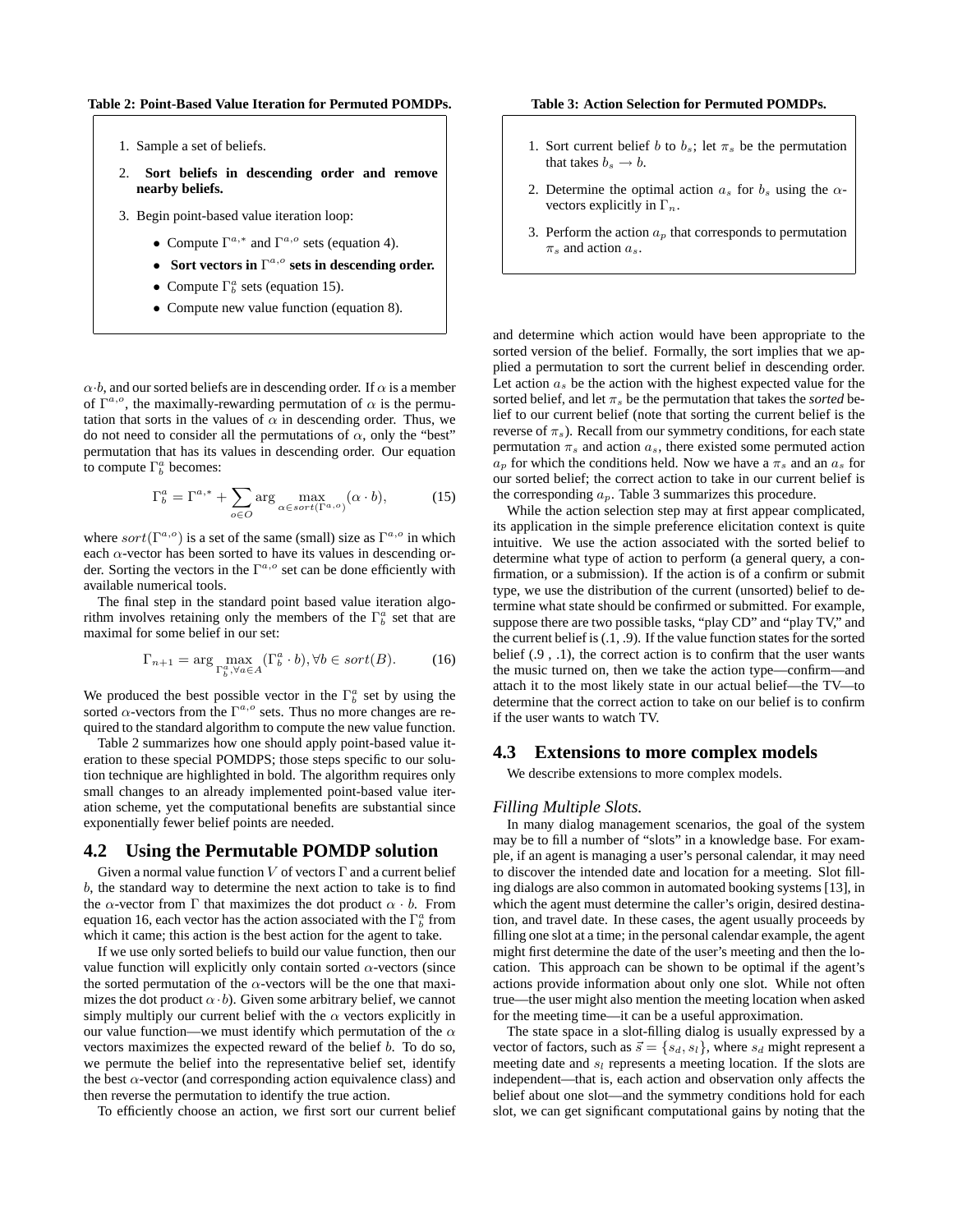belief may be expressed as

$$
b = kron(b_d, b_l) \tag{17}
$$

where  $kron$  is the Kronecker tensor product and  $b_d$  and  $b_l$  can be updated independently. We compute permuted solutions for each slot separately. If all the slots' actions are "submit," then the agent should submit the information in its slots. Otherwise, it should perform a non-submit action from any slots (to not annoy the user, it makes sense to fill one slot before continuing to the next one).

#### *Partially Permutable POMDPs.*

In other scenarios, there may be parts of the model that cannot be completely expressed in the symmetric form we described. For example, suppose that there exist two different observation error rates, depending on whether the agent is in a noisy or quiet area. We can still express the state as a vector of state features  $\vec{s} = \{s_g, s_n\},\$ where  $s_q$  is the user's goal state and  $s_n$  is the noise state. Here, we may not be able to treat the noise and goal state independently: the value of the noise directly affects our state update, and depending on its value, the optimal policy may require greater or fewer confirmation questions before submitting a state. Instead, we note that for a particular value of the noise, the ordering of the goal states does not matter (since we posited that the user model satisfies the symmetry conditions). Thus, our value function will be symmetric in blocks. Let there be  $k$  noise states and  $m$  goal states, and we write the belief in the following form:

$$
b = [p_{n1,g1}, p_{n1,g2}, \ldots, p_{n1,gm}, p_{n2,g1}, \ldots, p_{nk,gm}].
$$
 (18)

Let the vector

$$
\alpha = [a_{n1,g1}, a_{n1,g2},...a_{n1,gm}, a_{n2,g1},...a_{nk,gm}] \qquad (19)
$$

be part of the value function; then all vectors

$$
\alpha_p = [perm(a_{n1,g1}...a_{n1,gm}), perm(a_{n2,g1}...a_{n2,gm}), ... , perm(a_{nk,g1},...a_{nk,gm})]
$$
 (20)

will also be part of the value function. Such a value function can be solved for by considering beliefs that have been sorted by blocks:

$$
b_s = [sort(p_{n1,g1}...p_{n1,gm}), sort(p_{n2,g1}...p_{n2,gm}), ... , sort(p_{nk,g1},...p_{nk,gm})]
$$
(21)

and the only change required in the standard point-based value iteration algorithm is to sort the  $\Gamma^{a,o}$  sets also by blocks. Applying this approach to the scenario of trying to simultaneously learn a user's preference (reward) model and goal, we found we could find reasonable approximate solutions in situations where using the standard algorithm was computationally intractable.

#### *Approximately Permutable POMDPs.*

Finally, in some cases, the true model may not be symmetric. Since similar models have similar policy returns ([5], Lemma 2), approximating the true model by a symmetric model may be reasonable in certain situations. In other cases, depending type of point-based value iteration used, one can speed up computation time by first computing the solution as symmetric model and using the resulting vectors to initialize value iteration for the true model (the solution will converge to the solution for the true model with sufficient backups [4]).

## **5. RESULTS**

We present simulation results on an abstract preference elicitation POMDP to demonstrate the computational savings from our approach. In this POMDP, the state space consisted of  $n$  possible user goal states  $\{s_1, ..., s_n\}$ . The observation space consisted of *n* observations  $\{o_1, ..., o_n\}$  associated with each of the *n* states as well as observations  $o^+$  and  $o^-$  for positive and negative confirmations, respectively. Finally, the agent could choose from three types of actions. A general query asked the user to state his goal. A confirmation question confirmed a specific goal with the user. Lastly, the agent could choose to submit a particular goal state.

For general queries and confirmation questions, the transition model was mostly static: with probability 0.99, the user's goal state did not change. With probability 0.01, the user changed his goal to another state chosen uniformly. If the agent submitted the correct goal state, the goal state was reset uniformly. The agent received a small negative reward for making various queries, with higher penalties for confirming an incorrect goal state and lower penalties for confirming the true goal state. It received a large negative reward for submitting an incorrect goal and a large positive reward for submitting the correct goal (table 4).

Table 4 also lists the key parameters of the observation model. If the agent made a general query when the user's goal state was  $s_i$ , then it observed the associated observation  $o_i$  with probability 0.5; otherwise it received a noisy observation uniformly at random from the remaining observations. For confirmation questions, if the agent confirmed the true user goal state, it received a positive response  $o^+$  with probability 0.8 and an arbitrary response with probability 0.2. Similarly, if the agent confirmed an incorrect state, then it received a negative response  $o^-$  with probability 0.8 and an arbitrary response with probability 0.2.

**Table 4: Parameters for Preference Elicitation POMDP.**

| Pr[ hear correct state ] from a general query | 0.50   |
|-----------------------------------------------|--------|
| Pr hear correct confirmation I from a confir- | 0.80   |
| mation                                        |        |
| Reward for a general query                    | $-2$   |
| Reward for a correct confirmation             | - 1    |
| Reward for an incorrect confirmation          | $-5$   |
| Reward for a correct submission               | 100    |
| Reward for an incorrect submission            | $-200$ |

In our experiments, we varied the number of goal states from 5 to 50 and measured the empirical simulation performance, the total computation time, and the total number of  $\alpha$ -vectors for our technique as well as an optimized version of PBVI [6]. Initially, the agent believed that all possible goal states were equally likely to be the user's true goal state. Each simulated trial was run until the agent submitted the true user goal state; then the user's goal state was resampled and the agent's belief reset. Both implementations were run in Matlab on a 1.6GHz computer with 2GB RAM.

#### *Variable Number of Belief Vectors.*

In the first set of experiments, we let the number of sampled belief points grow linearly with the size of state space; the number of beliefs was equal to fifty times the number of hidden states. To be strictly fair, this approach provided the Permutable POMDP with an advantage in that it could represent an exponentially growing set of beliefs for each linear growth in the standard PBVI implementation. However, including an exponentially growing belief set would have been computationally intractable, even for the relatively small numbers of states in question. To speed up convergence (each approach performed 10 backups), we included "corner beliefs," that is, beliefs corresponding to each user goal, in the initial belief set. Since all corner beliefs are permutations of each other, we note that adding corner beliefs added  $|S|$  beliefs to the standard belief set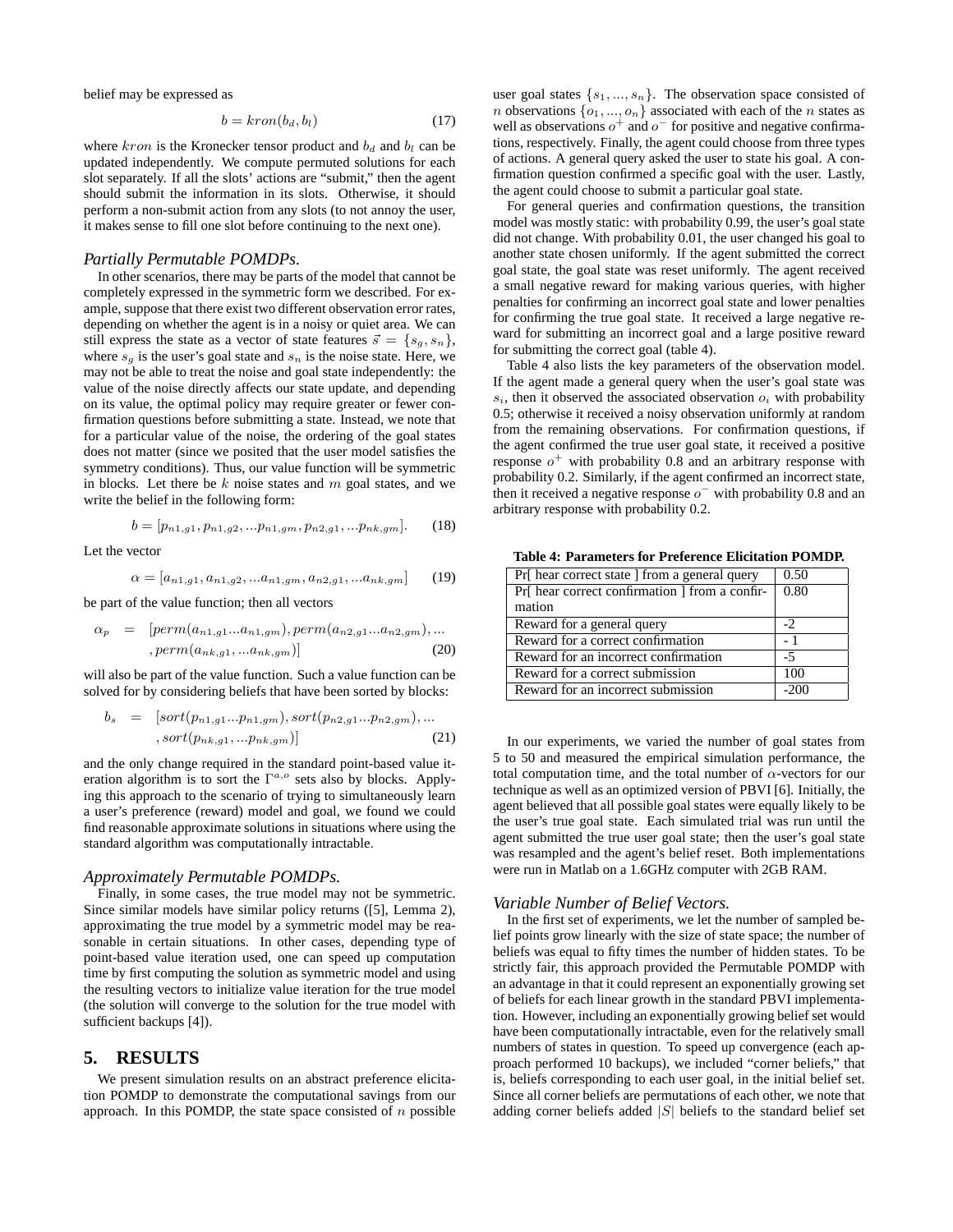and one belief to the permuted belief set.



**Figure 1: Computation time for solutions with beliefs growing linearly with the number of states. Note the (natural) log scale in the time axis of the figure.**

Figure 1 shows that computation time required compute the PO-MDP solution as the state space grew. Note the (natural) log scale on the time axis of the plot—the Permutable POMDP was orders of magnitude faster than standard PBVI. The computation time for our approach included the time required to sort and remove nearby beliefs from the belief set used for the permuted solution.<sup>4</sup>

Figure 2 showed that the time required to remove nearby beliefs almost doubled the total time required to compute the permuted solution. We used a naïve algorithm that computed the distance between all pairs of beliefs to remove near-duplicates; a more sophisticated algorithm would additionally speed up our approach.



**Figure 2: Total computation time for the permuted solution and the permuted backups. Processing the beliefs almost doubles computation time.**

Figure 3 shows the median reward from 500 trials with upper and lower quartiles. Although there were small fluctuations in the median performance, PBVI and the Permutable POMDP were within

each other's region of variation.<sup>5</sup> Even though the permuted solution required much less computation, it had essentially the same performance as the standard solution. Also, both approaches maintained their level of performance as the number of states increased (we note that this level is near-optimal).



**Figure 3: Performance of solutions with beliefs growing linearly with the number of states.**

Finally, figure 4 shows the number of  $\alpha$  vectors in each solution. Note that the permuted solution required many fewer vectors than the standard solution, and did not grow appreciably as the number of states increased. This effect fits our intuition that in this goal-discovery task, the complexity of the task should not increase greatly as additional states are added: the optimal policy essentially needs to determine when to make a general query, when to confirm the most likely state, and when to submit the most likely state. These thresholds depend largely on the reward values; however, the standard approach was blind to the problem symmetry and thus required beliefs for each option to determine an appropriate policy.



**Figure 4: Number of** α**-vectors in solutions with beliefs growing linearly with the number of states.**

## *Fixed Number of Belief Vectors.*

In the second set of experiments, we capped the number of beliefs to 100 points, regardless of the size of the state space, and computed 15 backups for each technique. Figure 5 shows the amount of computation time spent on the solution as the size of the state

<sup>&</sup>lt;sup>4</sup>If we did not remove nearby beliefs, our sorted belief set would be the same size as the original belief set, and we would see no gains in computational time. However, we would see a much more accurate policy, since computing the permuted POMDP solution on *n* beliefs is equivalent to computing the full solution on  $n|S|$ ! beliefs). Simulations results demonstrating this effect were omitted for lack of space.

<sup>5</sup>The solution techniques optimized the mean reward, as is standard in POMDPs, but the median and the inter-quartile ranges are shown to more accurately reflect the asymmetric spread in the data.